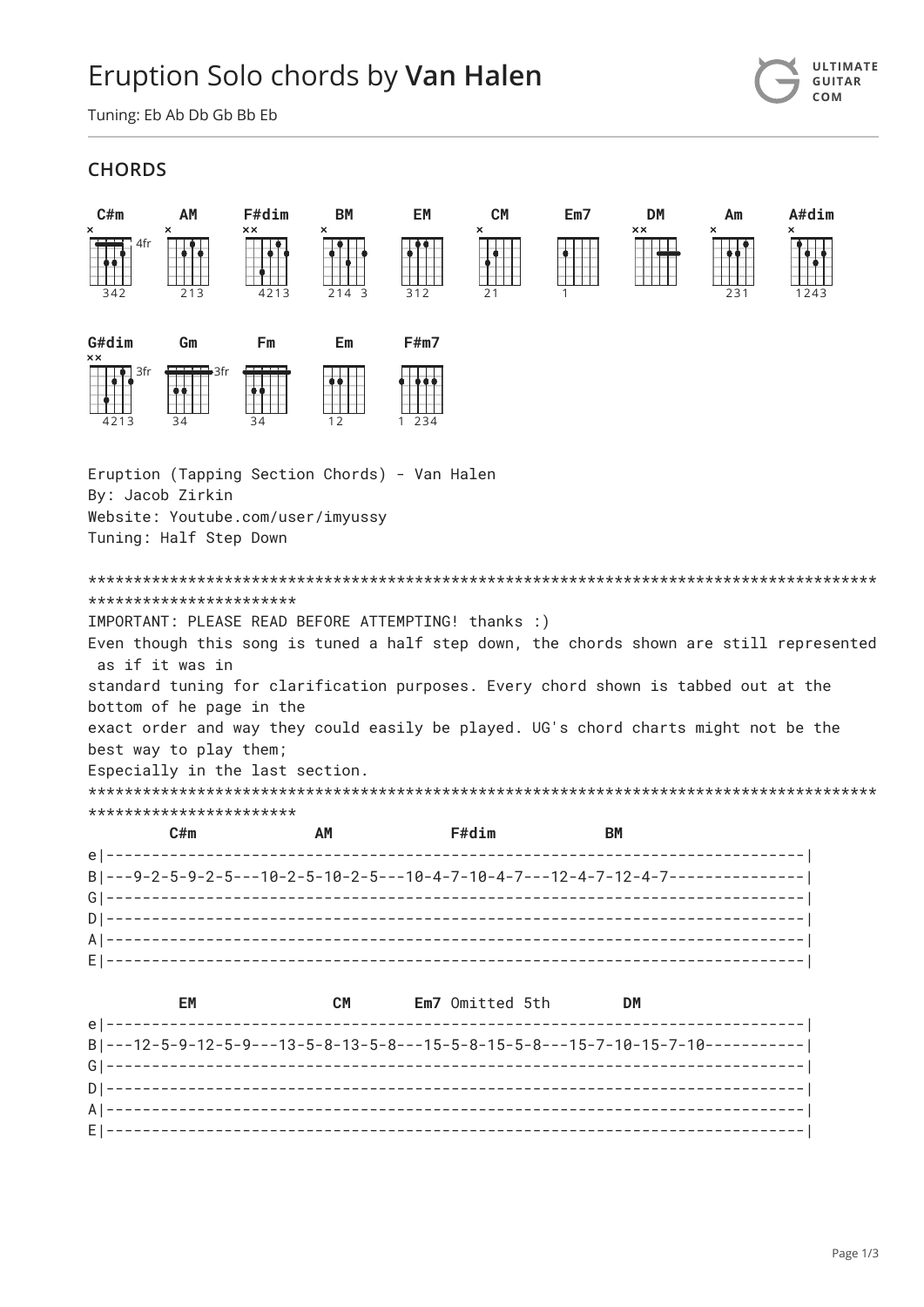|  | F#m7 Omitted 5th | FM | Bmbb <sub>5</sub>                                                                | A#dim |
|--|------------------|----|----------------------------------------------------------------------------------|-------|
|  |                  |    |                                                                                  |       |
|  |                  |    | B ---17-7-10-17-7-10----17-9-12-17-9-12---17-12-15-17-12-15---17-11-14-17-11-14- |       |
|  |                  |    |                                                                                  |       |
|  |                  |    |                                                                                  |       |
|  |                  |    |                                                                                  |       |
|  |                  |    |                                                                                  |       |

| Аm                                                                                 | FМ | Bmbb <sub>5</sub> | $A#$ dim |
|------------------------------------------------------------------------------------|----|-------------------|----------|
|                                                                                    |    |                   |          |
| B ---17-10-13-17-10-13---17-9-12-17-9-12---17-12-15-17-12-15---17-11-14-17-11-14-- |    |                   |          |
|                                                                                    |    |                   |          |
|                                                                                    |    |                   |          |
|                                                                                    |    |                   |          |
|                                                                                    |    |                   |          |

| Am | EМ | Ambb <sub>5</sub>                                                               | G#dim |
|----|----|---------------------------------------------------------------------------------|-------|
|    |    |                                                                                 |       |
|    |    | B ---17-10-13-17-10-13---17-9-12-17-9-12---15-10-13-15-10-13---15-9-12-15-9-12- |       |
|    |    |                                                                                 |       |
|    |    |                                                                                 |       |
|    |    |                                                                                 |       |
|    |    |                                                                                 |       |

| Gm | DМ | Gmbh5 | F#dim                                                                           |
|----|----|-------|---------------------------------------------------------------------------------|
|    |    |       |                                                                                 |
|    |    |       | B ---15-8-11-15-8-11---15-7-10-15-7-10---13-8-11-13-8-11---13-7-10-13-7-10----- |
|    |    |       |                                                                                 |
|    |    |       |                                                                                 |
|    |    |       |                                                                                 |

| Fm                                                                              | ВM | Em |  |
|---------------------------------------------------------------------------------|----|----|--|
|                                                                                 |    |    |  |
| B ---13-6-9-13-6-9---13-5-8-13-5-8---12-4-7-12-4-7---12-5-8-12-5-8------------- |    |    |  |
|                                                                                 |    |    |  |
|                                                                                 |    |    |  |
|                                                                                 |    |    |  |
|                                                                                 |    |    |  |

Chord Tabs:

| C#m        | AM         | <b>F#dim</b> | <b>BM</b> | EM | <b>CM</b> | Em7         | <b>DM</b> | F#m7        | EM Bmbb5 A#dim |    |
|------------|------------|--------------|-----------|----|-----------|-------------|-----------|-------------|----------------|----|
|            |            |              |           |    |           | Omitted 5th |           | Omitted 5th | $\times 2$     | x2 |
| Am         | EM         |              |           |    |           |             |           |             |                |    |
| $\times 2$ | $\times 2$ |              |           |    |           |             |           |             |                |    |